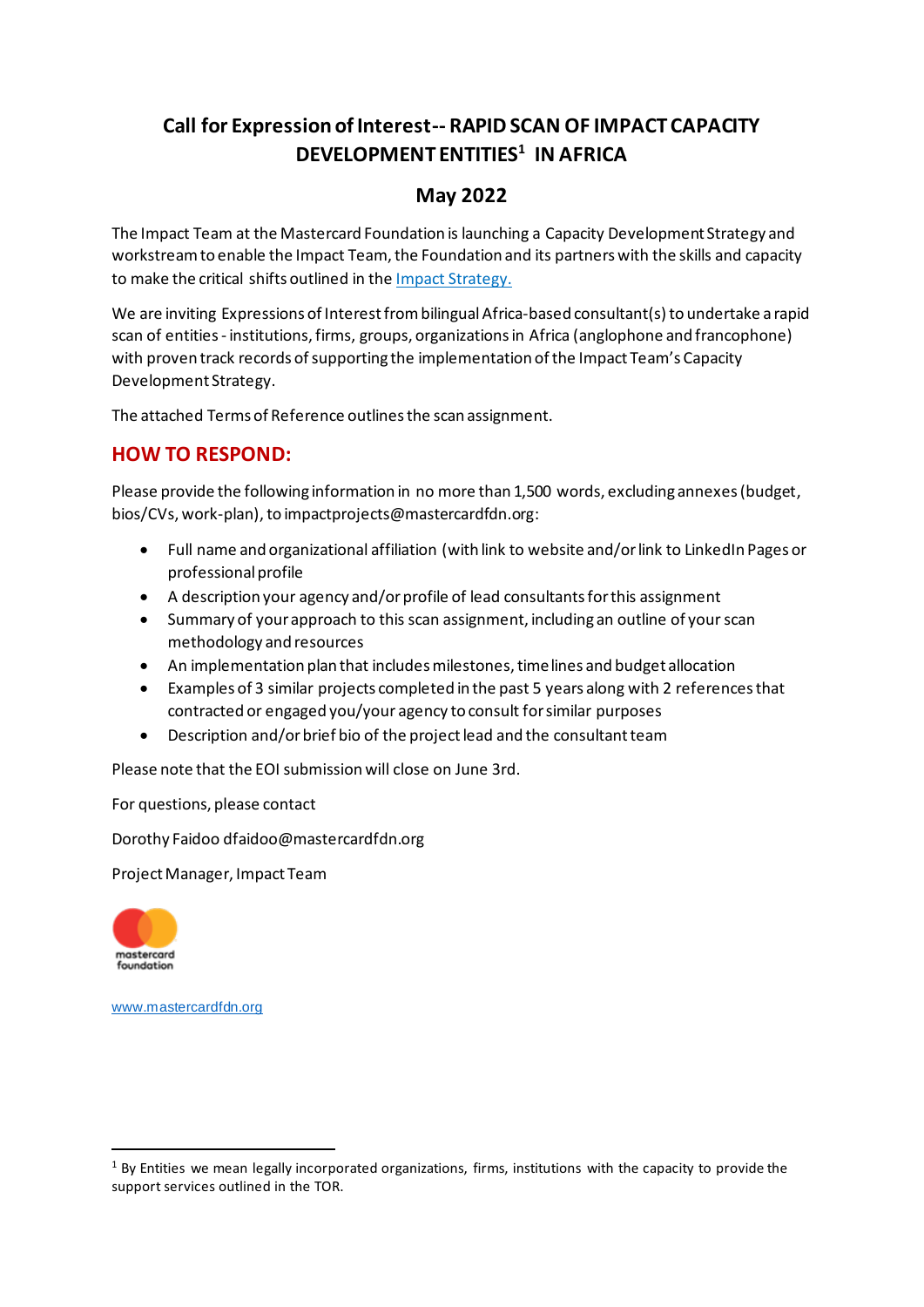### **TERMS OF REFERENCE**

# **RAPID SCAN OF IMPACT CAPACITY DEVELOPMENT ENTITIES**2 **IN AFRICA**

#### **BACKGROUND**

The Mastercard Foundation works with visionary organizations to enable young people in Africa and in Indigenous communities in Canada to access dignified and fulfilling work. It is one of the largest private foundations in the world with a mission to advance learning and promote financial inclusion to create an inclusive and equitable world. The Foundation was created by Mastercard in 2006 as an independent organization with its own Board of Directors and management.

In 2018, The Mastercard Foundation (MCF) undertook a profound shift in its strategy and operating model. With a vision of a world where everyone has the opportunity to learn and prosper, the Foundation began a transformation from a highly centralized organization based in Toronto, Canada, to relocating to Africa and decentralizing operations in seven countries in Africa — Kenya, Rwanda, Uganda, Ethiopia, Ghana, Senegal, and Nigeria — and expanding programming with Indigenous communities in Canada.

In addition, the Foundation is developing large regional and continental partnerships in education, agriculture, health, access to finance, digital economy including a large partnership with the Africa Centre for Disease Control (CDC), and the World Food Program among others.

#### **Impact Strategy**

The Foundation strategy signalled a critical shift from individual partnerships across numerous countries to place-based, purpose driven model, allowing for cross-sector, long-term, and systemfocused engagement to tackle complex and pressing challenges.

In 2020, the Foundation launched the Impact Strategy to articulate its approach to defining and impact, by shifting the focus of grant making and evidence to higher units of change, from simplistic counting of outputs to systems-level change. The strategy challenges conventional notions of who gives evidence meaning and relevance and commits to understandinghow young people define "impact", what "dignified and fulfilling work" means for them as individuals, and the ripple effect on their families and communities, at scale and at a country level.

The Impact Strategy highlighted four fundamental shiftsin how impact is conceived, measured, and reported in the Foundation. The Impact team aims to:

- **Advance a holistic approach to impact** at all levels of the Foundation, including our overall mission, strategies, as well as at the program portfolio and program levels.
- **Elevate the voices of young women and men in understanding impact** new ways of honouring Indigenous knowledge, evidence, and insights to tell the story of the life journeys of young people.
- **Focus on transformative systems change** at scale in Africa and Canada

<sup>&</sup>lt;sup>2</sup> By Entities we mean legally incorporated organizations, firms, institutions with the capacity to provide the support services outlined in the TOR.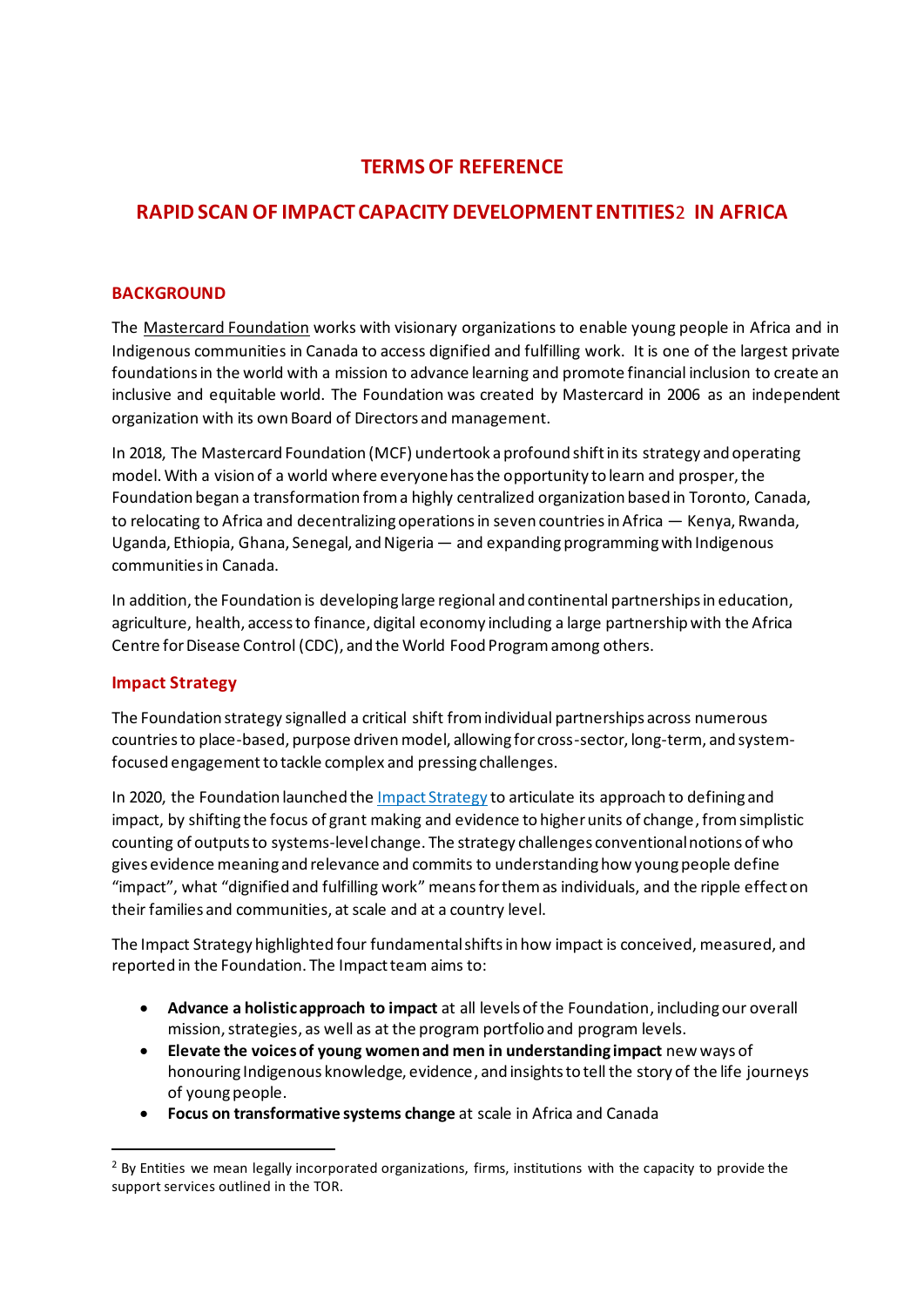• **Lead the transition beyond output-oriented measurement**to an outcome- and impactoriented approach at all levels of the Foundation, starting with a more expansive understanding of change at the base of the Foundation's program investments.

#### **Impact Capacity Development Workstream**

The Impact Strategy represents a significant departure from "business as usual" for monitoring, evaluation and learning (MEL) by requiring a more expansive and holistic set of competencies to successfully bring the Impact Strategy to life. These are competencies that the traditional MEL field has not promoted nor have funders traditionally incentivised, such as: capacity to understand and measure systems-level change; strategic and leadership skills to frame and influence transformational change; technical competency to understand, assess and report impact; and facilitation skills to stimulate meaningful involvement and shared ownership of impact.

In response, the Foundation established the Impact Capacity Development workstream in January 2022, with the vision of ensuring the Impact Team and partners have the skills and capacity to support the Foundation and its partners at achieving transformation at scale. In the near term, the focus of the workstream is to: 1) ensure the Impact team has the *technical capacity* to operationalize Impact Strategy within Impact team, across Foundation, and among partners; 2) ensure the Impact team has *strategic capacity* to influence uptake of impact strategy within and beyond the Foundation; 3) influence the *organizational capaci*ty to align incentives and resources in support of the impact strategy. Longer term, the workstreamwill focus on *strengthening the broader MEL ecosystem*in Africa by establishing institutional partnerships for leverage, transformation, and scale.

#### **OBJECTIVES AND SCOPE**

The Foundation requires bilingual Africa-based consultant(s) to undertake a rapid scan of potential entities - institutions, firms, groups, organizations in Africa (anglophone and francophone) with proven track records of supporting Impact capacity building that reflects the needs of the Impact Team and the Foundation.

The scope of the work is Africa wide, with a focus on supporting the Foundation's seven priority countries in Africa, as well as regional hubs that serve those countries.

The scan should generate information about the relative capacity, strengths and weaknesses of proposed entities including (but not limited to):

- **Formal institutional elements**: e.g.,relevant policies, strategies and plans (regional, national, etc.);
- **Formal institutional capacity:** resources (tangible assets including funding and staffing etc.); infrastructure (governance, systems, protocols, monitoring); institutional knowledge and skills (essential expertise and competencies relevant to the Impact Strategy); institutional engagement and partnerships;
- Synergies with other (co-located) entities (such as Institutes located in university settings, or firms with partnerships with other entities)
- **Geographic focus and experience working within francophone and anglophone Africa**, particularly related to the Foundation's seven priority countries;
- **Approach to capacity development**: knowledge, skills, and behaviours promoted and how (including in-person and virtual delivery) in relation to the Impact Strategy and Impact Competency Framework;
- Approach to innovative and creative ways of engaging stakeholders in learning;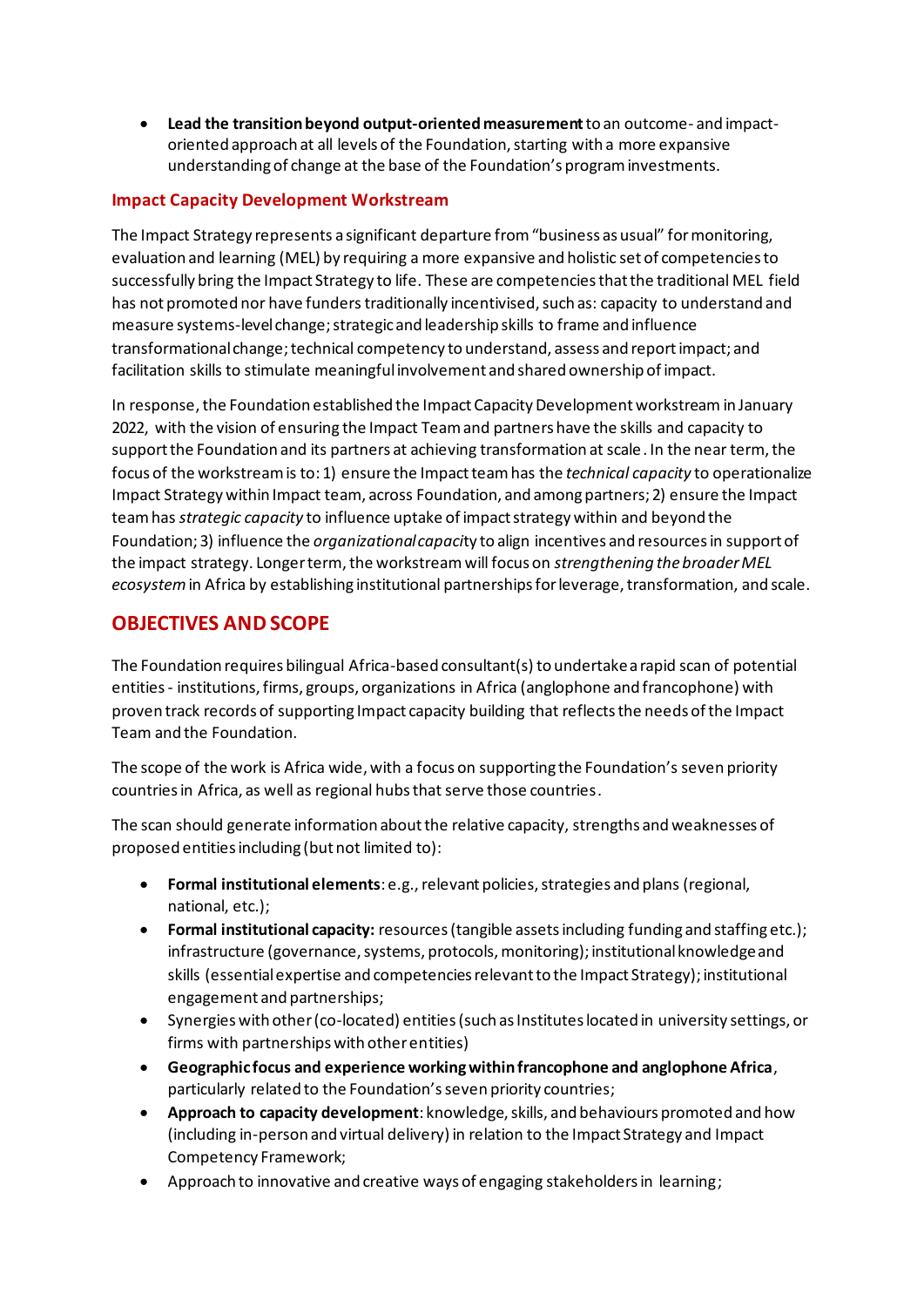- **Theoretical framework** for capacity development and **core principles** guiding all capacity development initiatives;
- **Strategic opportunities**for leveraging wider change in evidence and insights field in Africa and globally to ensure successful innovations and approaches are disseminated and scaled up in the future;

Please note that Francophone and Anglophone capacity is essential.

# **Expected approach**

It is anticipated that the work will be conducted virtually, using web-based tools to conduct surveys, key informant interviews, and a rapid scan of formal and grey literature to identify relevant lessons learned.

Travel within Africa is not expected for this assignment unless convenient and safe for consultants.

Iterative check in with the Head of Impact Capacity Development will be required on a bi-weekly basis to review progress and advise as necessary.

# **Deliverables**

- 1) A design paper outlining scan methodology, search criteria, and workplan
- 2) A landscape map of the CD institutions in Africa mapped to geography and type of CD services provided (strategy, operational, technical, etc)
- 3) A typology of CD providers (typology archetypes to be developed and agreed)
- 4) A presentation and slide deck/report on preliminary results from the scan.
- 5) Based on discussion on preliminary results, a presentation and final report of no more than 25 pages (slide deck and supplementary materials as appropriate) on recommendations for short list institutions, organizations, firms.

# **Qualifications**

Consultants must have the following experience to be short listed for this assignment:

- Extensive experience conducting comprehensive scans to inform strategic direction
- Familiarity and experience with capacity development in Africa, particularly in relation to developing strategic capacity to influence how impact is understood and measured, as well as technical capacity to lead monitoring, evaluation and learning (MEL)
- Familiarity and experience with innovative and evidence-informed approaches to capacity development
- Excellent relationship management skills and demonstrated experience engaging with senior leaders of influential African institutions
- Africa based
- Bilingual

#### **Budget**

The budget for this work is up to 75,000 with lower costs being favourably considered.

Travel can be budgeted separately – COVID depending.

# **Timeframe**